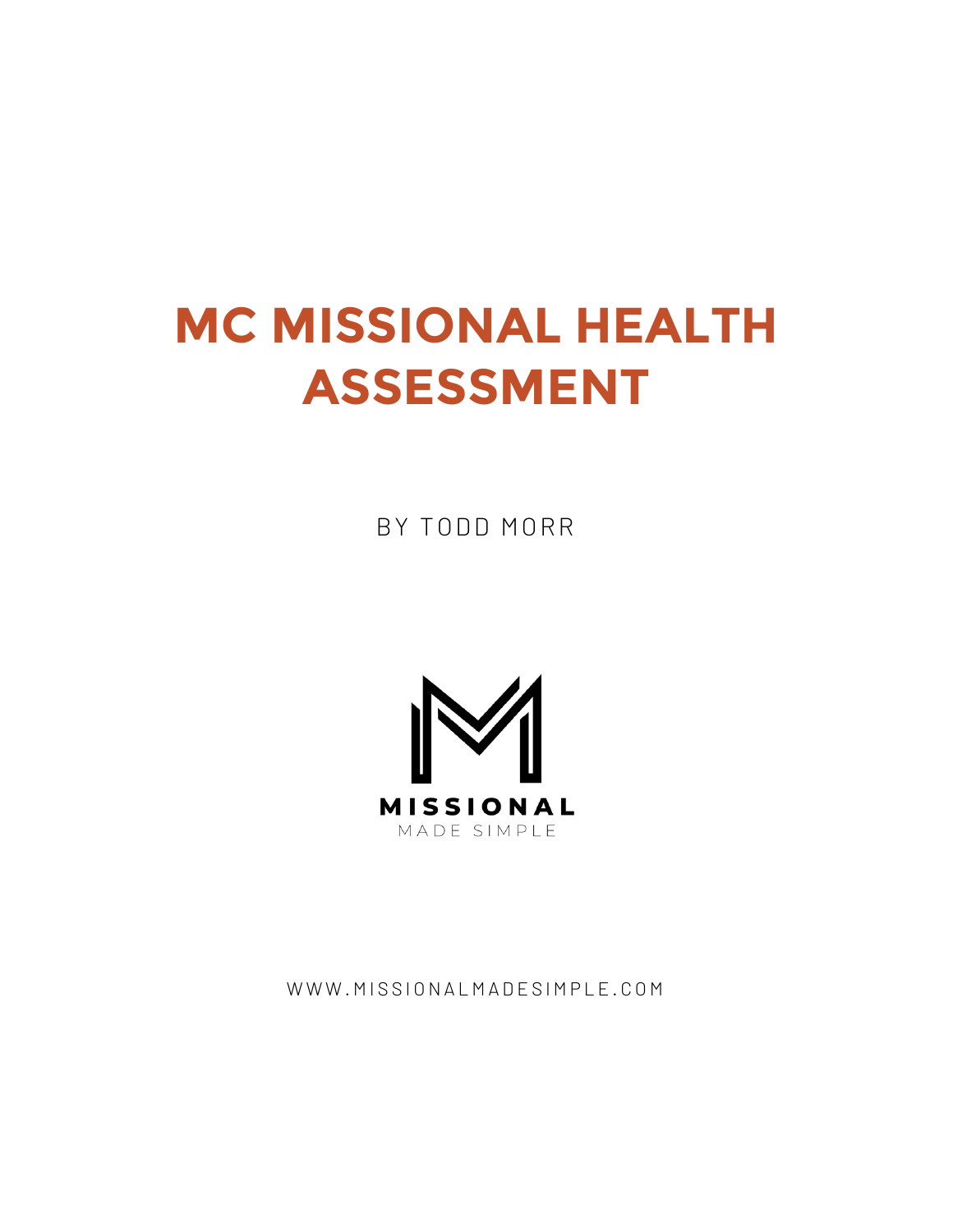## **MC MISSIONAL HEALTH ASSESSMENT**

- Is a growing love for God and love for others motivating our actions and relationships?
- Is our Gospel Identity, as God's sent missionaries/ambassadors, informing our daily lives?
- Are our hearts increasingly broken by the spiritual needs in the lives of people around us?
- How many points of intentional contact do we have with non-Christian friends, during a given month?
- How many of those are individual contacts and how many are experienced in community (with 2 or more people from the MC)?
- How many significant conversations about their story and our story are we having with those people?
- How many of those conversations are leading to spiritual things?
- How are our conversations leading to tangible opportunities to regularly serve our friends?
- How many of our acquaintances with non-Christians are deepening to the point of trusted friendship?
- Does our MC, either individually or corporately, have 2-4 points of intentional contact each month with the 10-15 non-Christians that God has called us to pursue?
- Does each committed MC member have 3-5 non-Christian neighbors, coworkers, friends that they're pursuing…..could each of us be described like Jesus as a "friend of sinners"?
- How is our MC praying on a weekly basis for the 10-15 specific people God has called us to pursue?
- How would we assess the consistency and the depth in which those people are being prayed for?
- How is our MC depending on the Holy Spirit for help to go, love, serve, and proclaim?